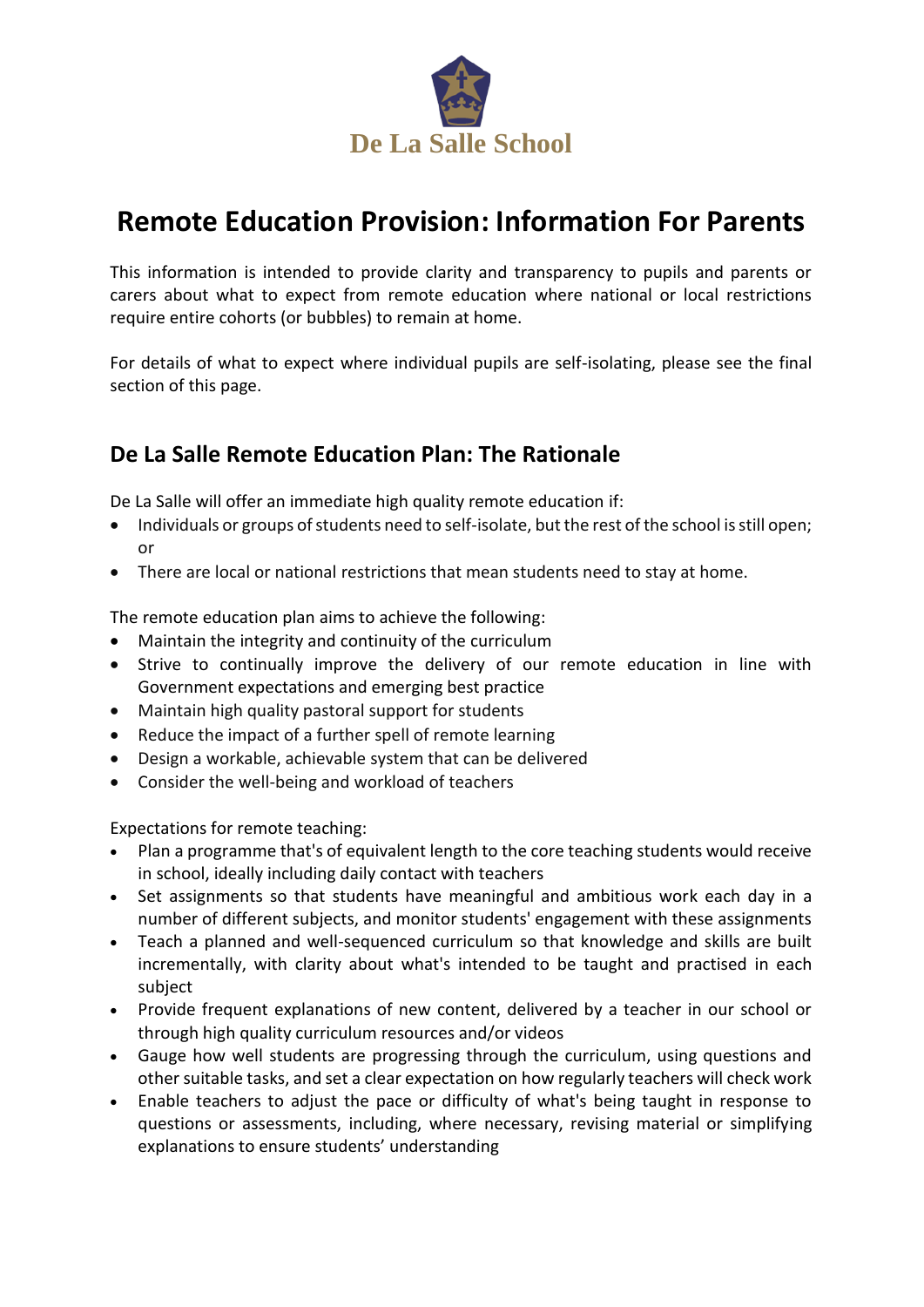# **The remote curriculum: what is taught to pupils at home**

#### **Will my child be taught broadly the same curriculum as they would if they were in school?**

- De La Salle will offer an immediate high quality remote education to all students who are unable to attend school due to COVID 19.
- Work will be set for every subject in line with your child's timetable.
- Work will follow the usual curriculum and schemes of work (where possible).
- It may be necessary to make some adaptations to schemes of work where, for example, practical activities cannot be taught, or the text is not accessible to students or equipment is not widely available to students at home.
- The PSHRE and SMSC curriculums will be delivered remotely.
- In extreme circumstances of multiple staff absences, there may some disruption to the provision of work.

### **Remote teaching and study time each day**

#### **How long can I expect work set by the school to take my child each day?**

 The amount of remote education provided should be 5 hours a day, in line with Government guidance. This time includes both remote teaching time and time for students to complete tasks independently. This work will be provided each day by the teachers of your child's 5 lessons on their timetable.

### **Accessing remote education**

#### **How will my child access any online remote education you are providing?**

- All work will be set via Google Classroom.
- Live lessons will be delivered via Google Meet.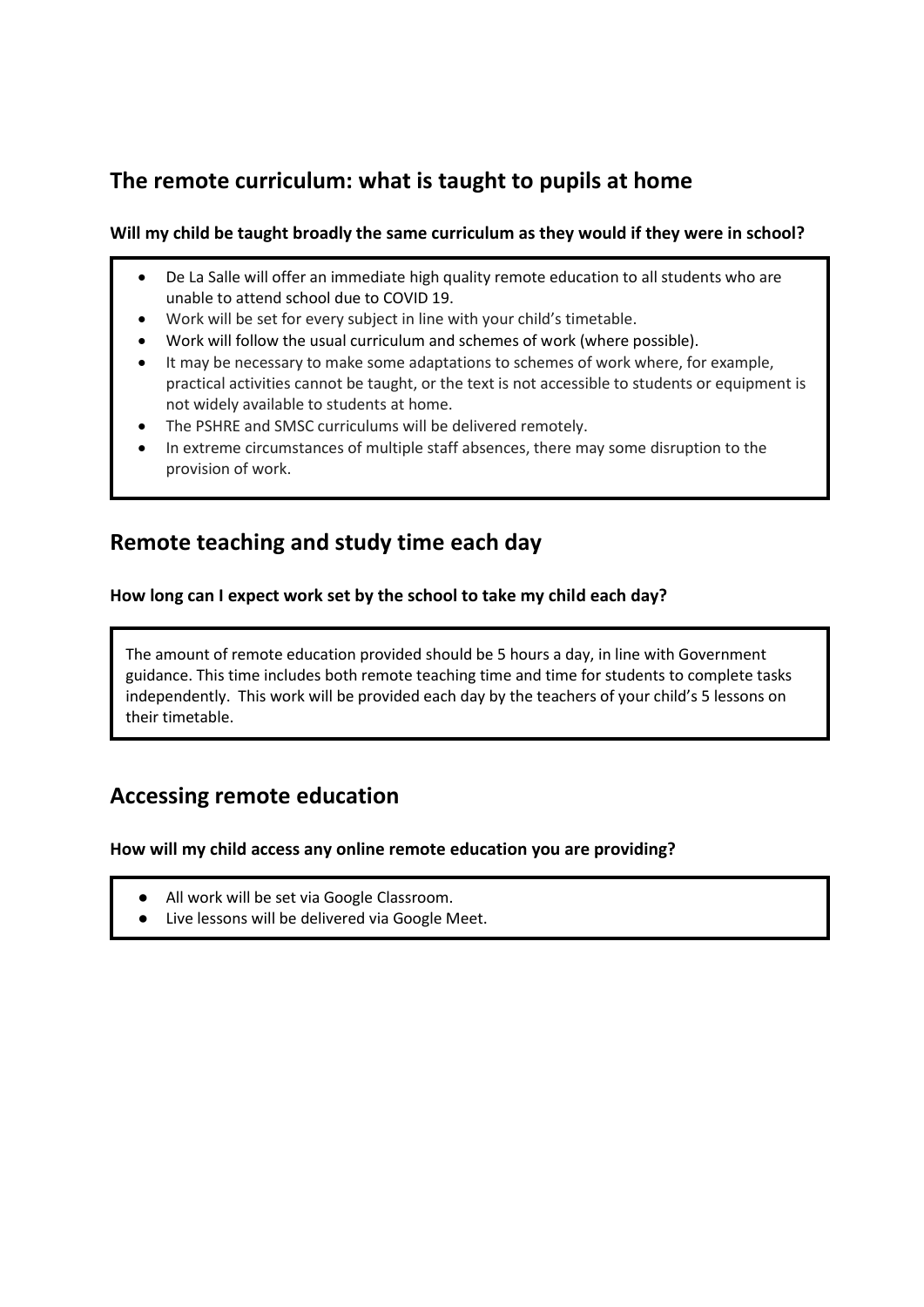**If my child does not have digital or online access at home, how will you support them to access remote education?**

#### **Devices**

 We recognise that some pupils may not have suitable online access at home. Where there is an issue with accessing remote education due to lack of devices, the school will endeavour to provide a device where possible. Such requests should be made by email to your child's head of year.

Year 7: Mr Conway [rconway@dlsbasildon.org](mailto:rconway@dlsbasildon.org) Year 8: Mr Badger [abadger@dlsbasildon.org](mailto:abadger@dlsbasildon.org) Year 9: Mr Wright [swright@dlsbasildon.org](mailto:swright@dlsbasildon.org) Year 10: Mr Jacobson [kjacobson@dlsbasildon.org](mailto:kjacobson@dlsbasildon.org) Year 11: Mr Girling [mgirling@dlsbasildon.org](mailto:mgirling@dlsbasildon.org)

- All families who are in receipt of free school meals will be provided with a laptop. Questions regarding this should be emailed to Mrs Butler at [hbutler@dlsbasildon.org](mailto:hbutler@dlsbasildon.org)
- Students are able to access Google Classroom through their Playstation and Xboxes connections. The link below explains the process. [https://edtechawesomeness.com/2020/03/17/access-google-classroom-with-your](https://edtechawesomeness.com/2020/03/17/access-google-classroom-with-your-phone-your-xbox-or-your-playstation/)[phone-your-xbox-or-your-playstation/](https://edtechawesomeness.com/2020/03/17/access-google-classroom-with-your-phone-your-xbox-or-your-playstation/)

#### **Internet access**

- Some internet providers are providing free increases to mobile data until the end of July 2021. The amount of data available to families will vary by provider. The providers currently offering this increase are EE, Three, Sky Mobile,Tesco Mobile and Virgin Mobile. Others may join the scheme at a later date.
- The school is able to request mobile data increases for students who:
- do not have fixed broadband at home
- cannot afford additional data for their devices
- are experiencing disruption to their face-to face education.
- Please complete the google form (link attached here) if you require this service. [https://docs.google.com/forms/d/e/1FAIpQLSeY4cXpAiquh3-CNTyakRqIE](https://docs.google.com/forms/d/e/1FAIpQLSeY4cXpAiquh3-CNTyakRqIE-mfDM1KzgLEQ5n9dJw7quUMmw/viewform?usp=sf_link)[mfDM1KzgLEQ5n9dJw7quUMmw/viewform?usp=sf\\_link](https://docs.google.com/forms/d/e/1FAIpQLSeY4cXpAiquh3-CNTyakRqIE-mfDM1KzgLEQ5n9dJw7quUMmw/viewform?usp=sf_link)
- In some cases it may be possible for the school to provide device that enable an internet connection (for example, routers or dongles). Requests for such devices should be made by email to your child's head of year (see above).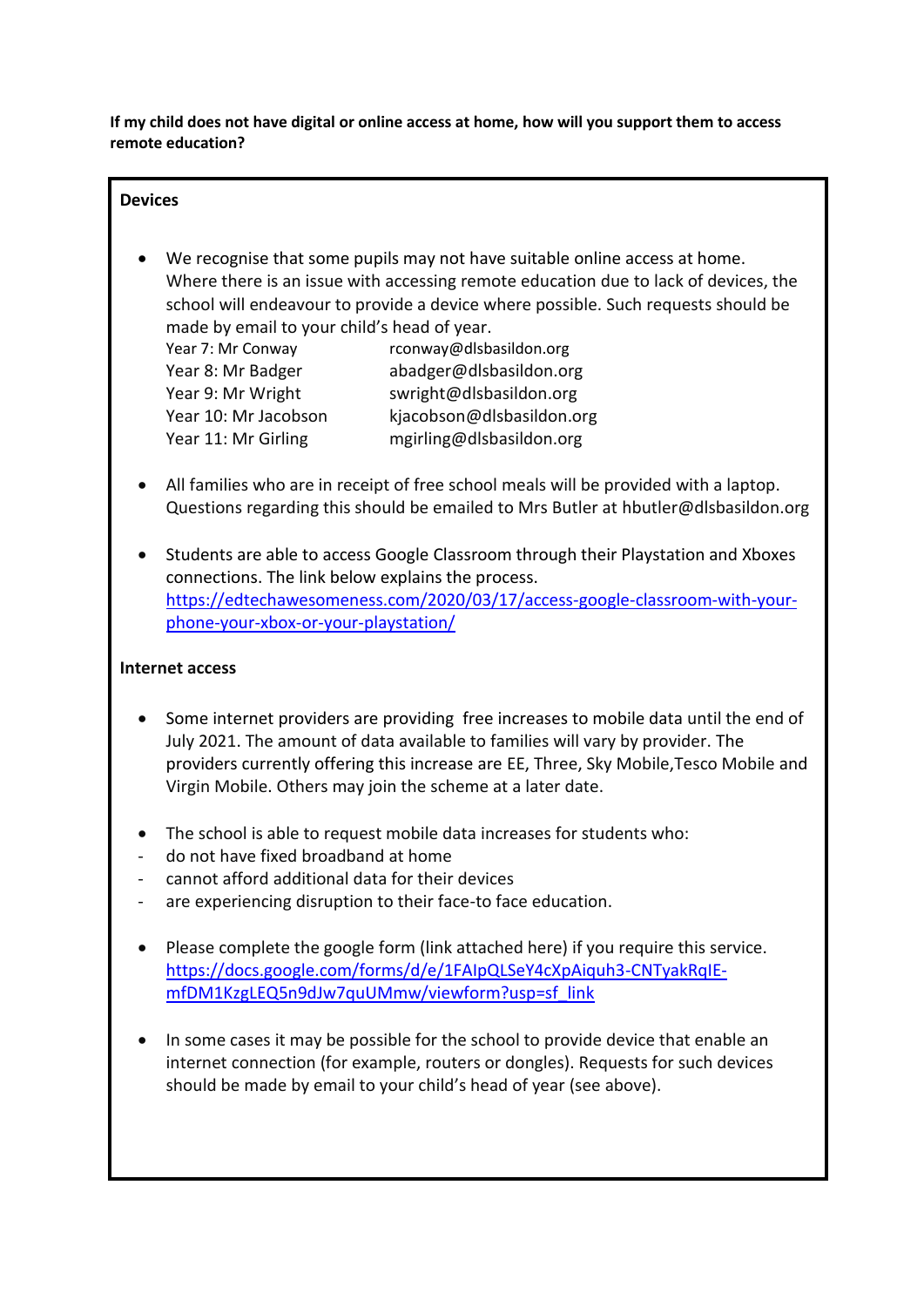### **Remote teaching**

#### **How will my child be taught remotely?**

 There will be a blended approach to our remote education. We use a combination of the following approaches to teach students remotely:

- Video/audio recordings made by our teachers or through other high-quality curriculum resources to deliver clear explanations of new content
- Live teaching (online lessons)
- Resources uploaded to google classrooms
- Scaffolded practice and opportunities to apply new knowledge
- Textbooks and reading books pupils have at home
- Commercially available websites supporting the teaching of specific subjects or areas, including video clips or sequences

#### **When will live lessons take place?**

| When teachers schedule live lessons they will follow the timetable below: |                 |
|---------------------------------------------------------------------------|-----------------|
| Registration:                                                             | $08.45 - 9.00$  |
| Period 1:                                                                 | $09.00 - 10.00$ |
| Period 2:                                                                 | $10.00 - 11.00$ |
| Period 3:                                                                 | $11.30 - 12.30$ |
| Period 4:                                                                 | $13.00 - 14.00$ |
| Period 5:                                                                 | $14.00 - 15.00$ |
|                                                                           |                 |
|                                                                           |                 |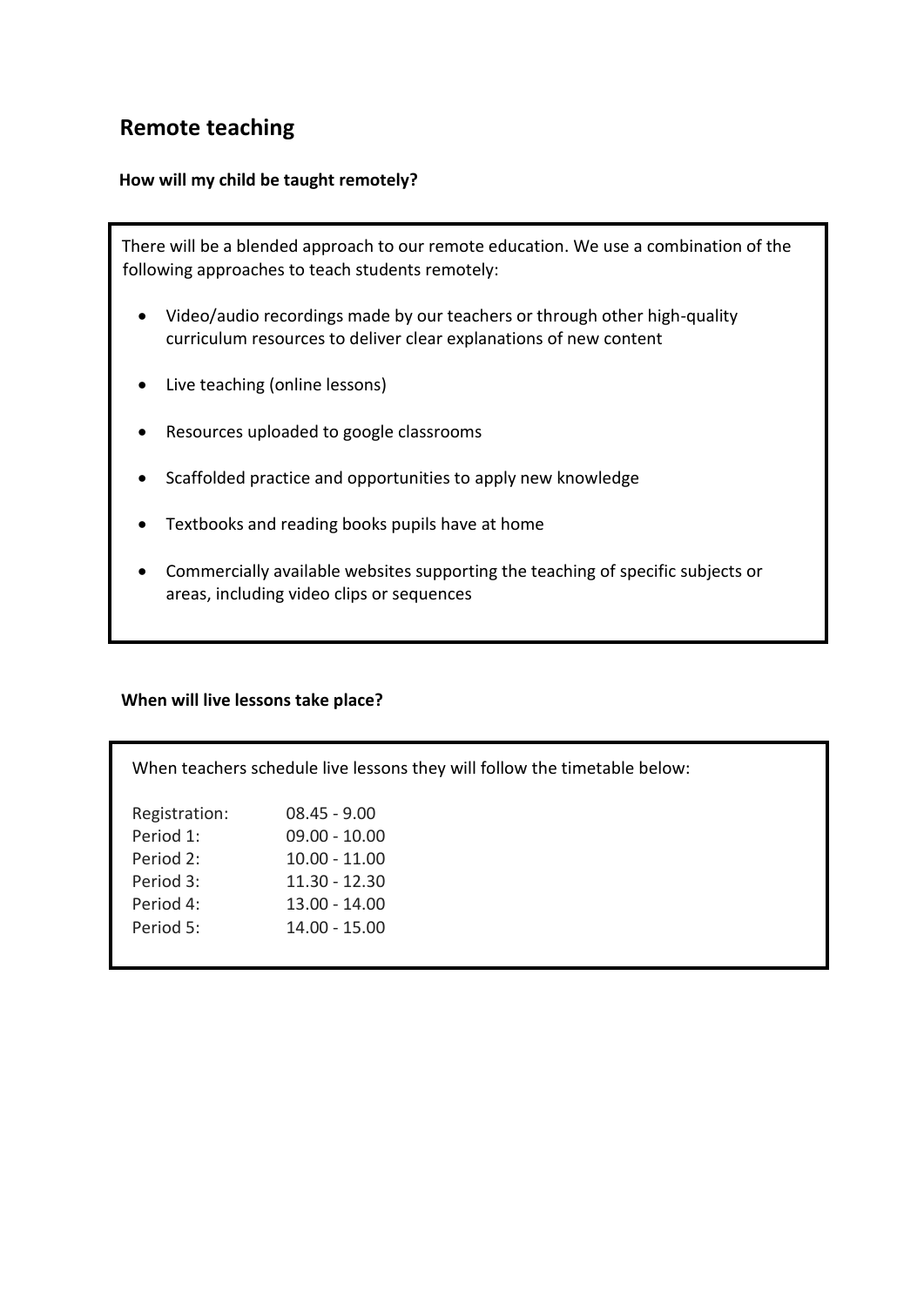#### **What can I expect from teachers?**

Our guidance for remote teaching and learning requires teachers to:

- Set all work via google classrooms in line with the school timetable.
- Follow the usual curriculum and schemes of work (where possible)
- Use a range of personal and interactive approaches to deliver lessons that are meaningful, ambitious, appropriate, accessible, varied, engaging and enjoyable
- Work should be differentiated to meet the needs of the students
- All work must be accompanied with clear time guidance telling students how long it should take to complete. Instructions should also be clear about whether this is work for one lesson or the whole week
- Give consideration to deadlines. Some families are sharing one device with parents working from home and have more than one child wanting to work online
- All work will be submitted online. Teachers will keep a record of who has submitted work to the expected standard
- Teachers must gauge regularly how well students are progressing, using questions, tests and other suitable tasks. This will enable the pace or difficulty of what's being taught to be adjusted, including, where necessary, revising material or simplifying explanations to ensure students' understanding
- The work and progress of students must be assessed and feedback given, at least weekly using a range of methods which are adapted for remote education
- Teachers must update the google tracker sheet weekly to flag which students are not engaging sufficiently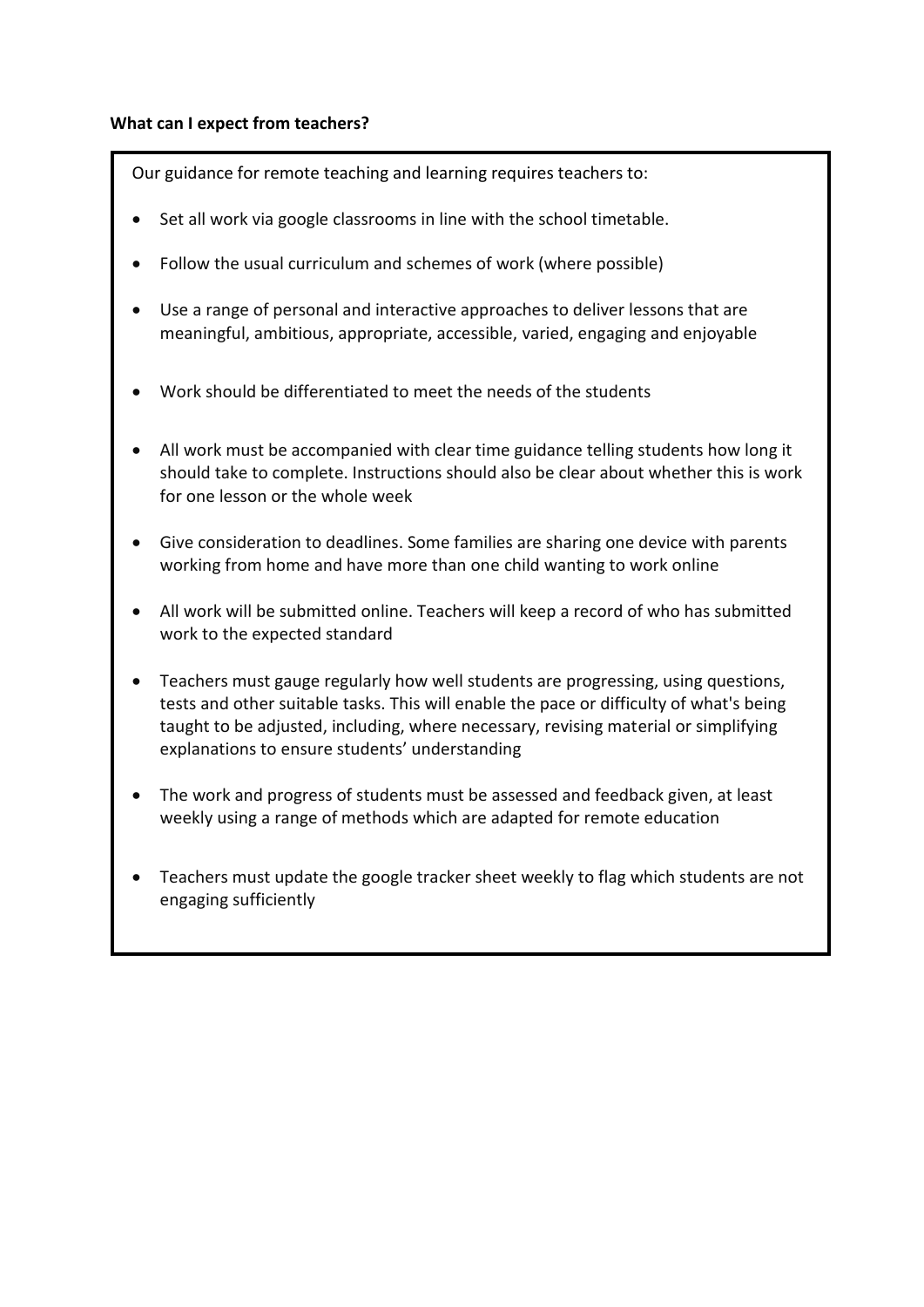# **Engagement and feedback**

#### **What are your expectations for my child's engagement and the support that we as parents and carers should provide at home?**

- We expect full engagement from all students with their remote education
- Students are encouraged to work according to a normal school day, ideally beginning work at 9am and finishing work by 3.15pm with suitable breaks throughout
- All students are encouraged to engage in a learning dialogue with their teacher to discuss their work, including when the student is having difficulties. Teachers will work with all students to support them with their learning
- We expect parents to support the remote education by setting routines, providing a suitable space for your child to work and showing an interest in your child's work
- Parents are asked to engage in regular conversations with members of staff who will call to discuss the welfare and engagement of your child
- Parents should use this opportunity to discuss any concerns they may have.

#### **How will you check whether my child is engaging with their work and how will I be informed if there are concerns?**

- Teachers will update a tracker sheet every week to flag which students are not engaging sufficiently. A RAG system will be used;
	- $\circ$  Green = no concerns
	- o Amber = some work has been completed to a reasonable standard
	- o Red = very little or no engagement form the student
- Every student is assigned a member of staff who is responsible for making weekly phone calls to discuss both the welfare and engagement of your child
- This allows parents and carers to be informed immediately where there is a concern about engagement
- Where engagement is a concern, this member of staff will work with you to find a rapid and effective solution.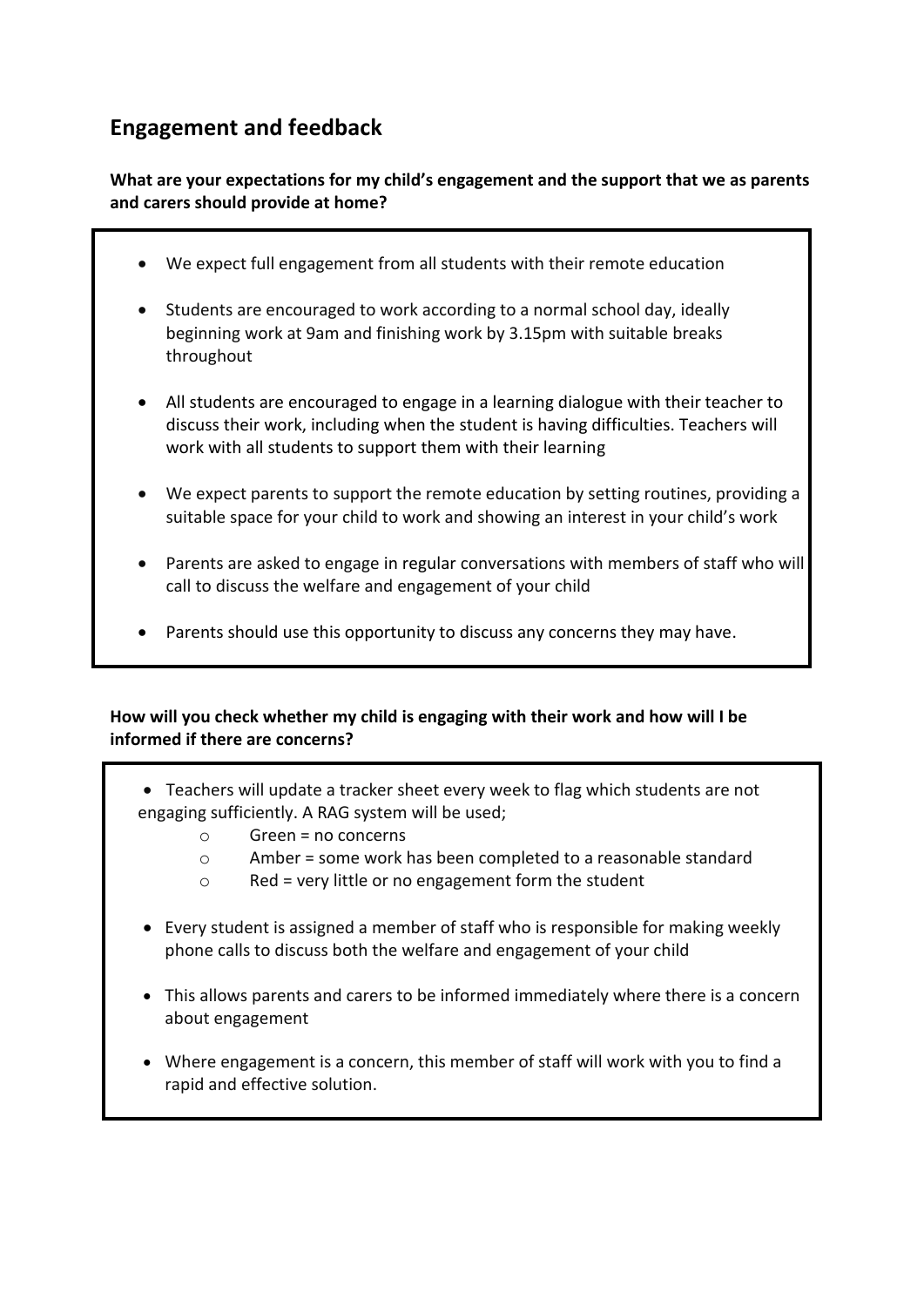#### **How will you assess my child's work and progress?**

Our approach to feeding back on students' work is as follows:

- Teachers will provide timely and frequent feedback on students' work.
- Work may take many forms, for example, a written task, quiz, poster, presentation, a series of questions, an exam question(s).
- Work will be assessed to ensure teaching is responsive to students' needs and addresses any critical gaps in students' knowledge.
- Feedback will take many forms and may not always mean extensive written comments for individual children. Feedback may include the use of Mote to deliver personal feedback.
- Other methods for providing feedback include whole class feedback and self assessment using mark schemes or model answers. Quizzes marked automatically via digital platforms are also effective methods, amongst many others.
- Teachers will use a combination of these methods to provide effective feedback which monitors both engagement and progress.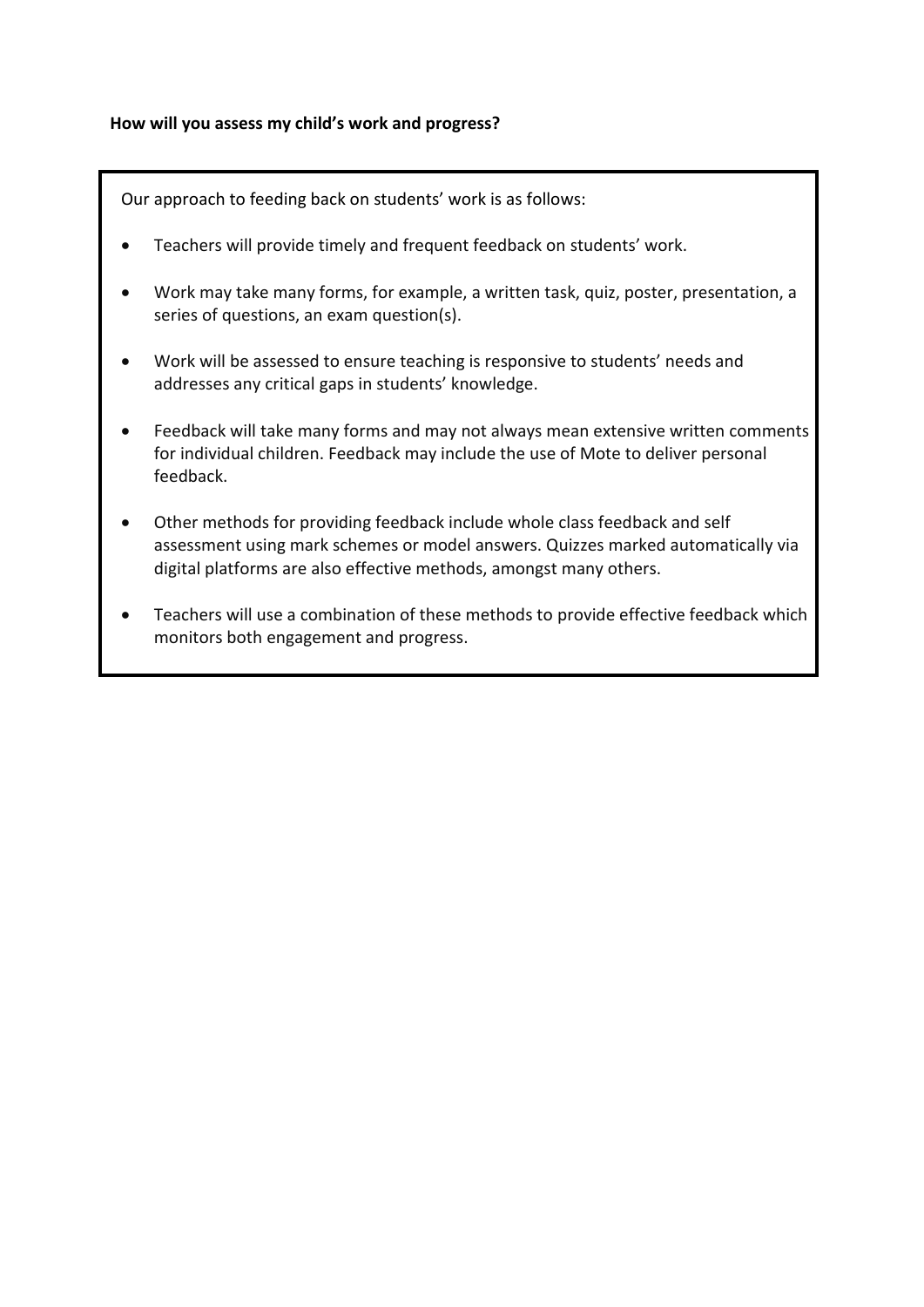# **Additional support for pupils with particular needs**

**How will you work with me to help my child who needs additional support from adults at home to access remote education?**

We recognise that some students, for example some pupils with special educational needs and disabilities (SEND), may not be able to access remote education without support from adults at home. We acknowledge the difficulties this may place on families, and we will work with parents and carers to support those pupils in the following ways:

- For students with SEND, the school will use their best endeavours to secure the special educational provision called for by the students' special educational needs remains in place. The SENCO will work collaboratively with families, putting in place reasonable adjustments as necessary, so that students with SEND can successfully access remote education alongside their peers.
- The ongoing communication with external agencies attached to students remains in place. They are deployed to work with pupils where appropriate and possible throughout this time.
- Students with an ECHP will receive three phone cals each week to discuss the welfare and engagement of your child.
- Reasonable endeavours are being made to meet the outcomes outlined in plans. This includes opportunities for additional intervention and provision.
- All students with SEND will be assigned a key worker who will be attached to your child's lessons in Google Classroom to support them with their remote education.
- The SEND department is available to speak to parents regarding any difficulties specifically related to learning needs and the difficulties that home learning presents. Please email the SENCO, Mrs Starling [sstarling@dlsbasildon.org](mailto:sstarling@dlsbasildon.org)
- Students in key stage 4 have the opportunity to take part in weekly tutorials to discuss work they are having difficulty with, to support them to remain on track with their courses and to ensure they have their post 16 provision in place.
- All students are encouraged to engage in a learning dialogue with their teacher to discuss their work, including when the student is having difficulties. Teachers will work with all students to support them with their learning.
- Where the need arises, there may be additional support offered in Maths and English.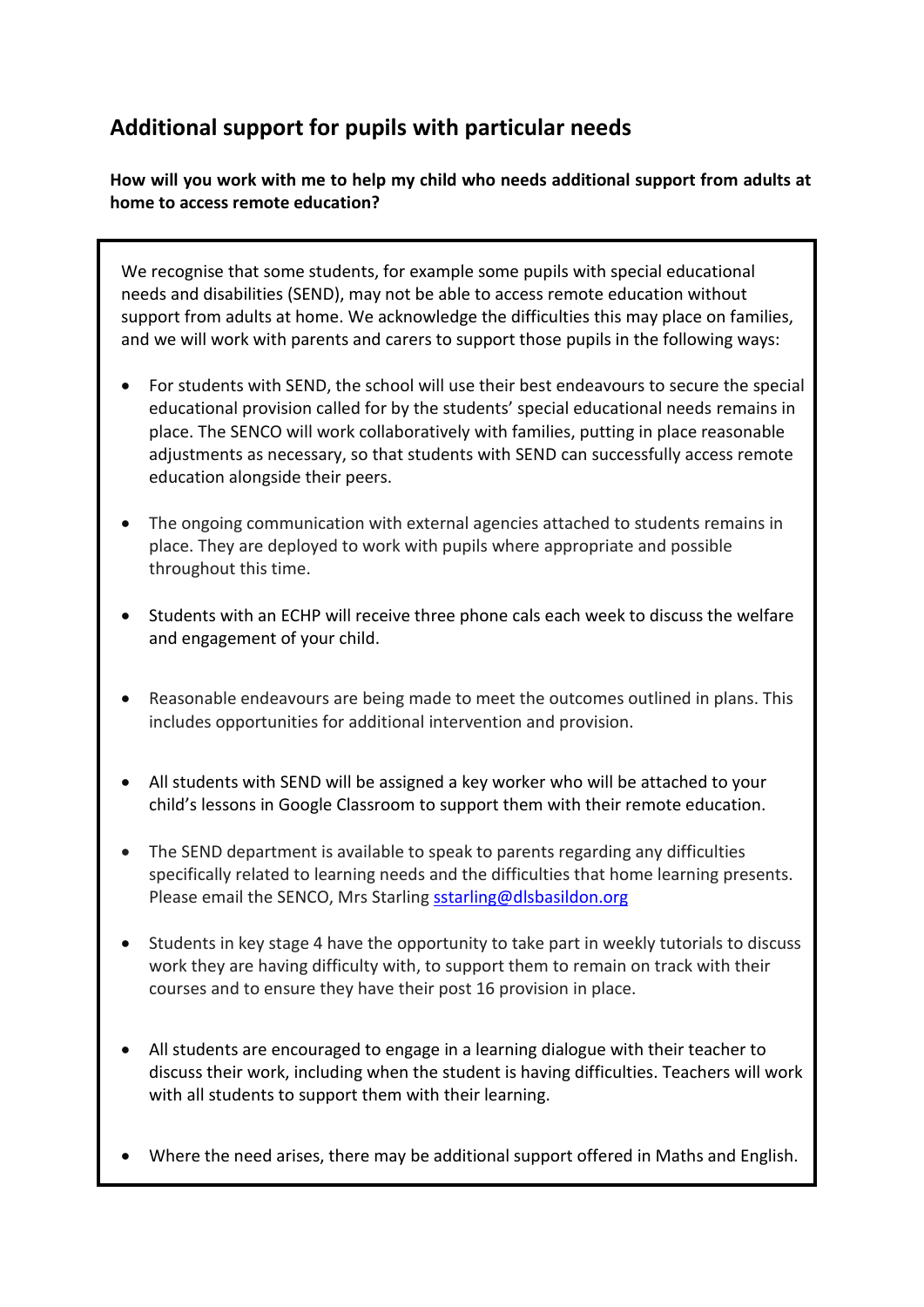**My child usually receives free school meals. What happens during remote education?**

- Where students on benefits-related free school meals are not attending on-site, the school will issue free school meals' vouchers.
- Questions about these vouchers should be directed by email to the school's business manager, Mrs Forman at sforman@dlsbasildon.org

#### **I am a keyworker. How do I book a place for my child in school?**

To request a place in school for your child please email your child's head of year.

Year 7: Mr Conway [rconway@dlsbasildon.org](mailto:rconway@dlsbasildon.org) Year 8: Mr Badger [abadger@dlsbasildon.org](mailto:abadger@dlsbasildon.org) Year 9: Mr Wright [swright@dlsbasildon.org](mailto:swright@dlsbasildon.org) Year 10: Mr Jacobson [kjacobson@dlsbasildon.org](mailto:kjacobson@dlsbasildon.org) Year 11: Mr Girling [mgirling@dlsbasildon.org](mailto:mgirling@dlsbasildon.org)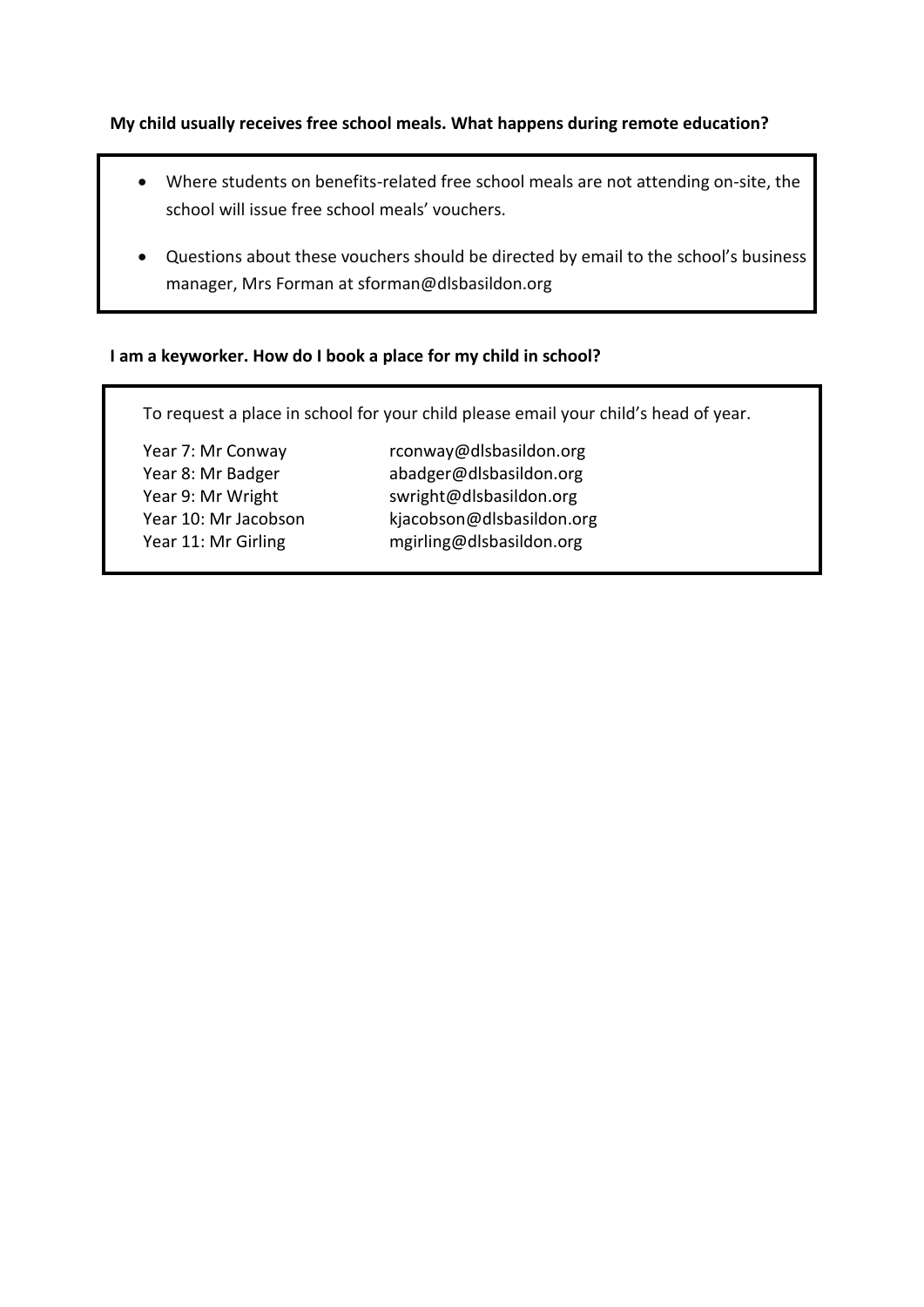## **Remote education for self-isolating pupils**

Where individual pupils need to self-isolate but the majority of their peer group remains in school, how remote education is provided will likely differ from the approach for whole groups. This is due to the challenges of teaching pupils both at home and in school.

#### **If my child is not in school because they are self-isolating, how will their remote education differ from the approaches described above?**

- De La Salle will offer an immediate high quality remote education if individuals or groups of students need to self-isolate, but the rest of the school is still open.
- Heads of Year will notify staff daily of the students absent due to COVID-19, with an estimated length of absence.
- Work will be set for every subject in line with the student's timetable and will be the work that was covered by the rest of the class in that lesson. Work will be set via google classroom.
- When there is an issue with online provision due to lack of devices, the school will provide where possible a device for the duration of the absence.
- Regular feedback will be given for work completed by students.
- Heads of Year will make weekly phone calls to absent students to check on their welfare and to monitor the provision of online work and the student's engagement.
- When a vulnerable child is asked to self-isolate, the Head of Year will make regular phone calls to check on their welfare, to ensure they are able to access the remote education, to support them to access it (as far as possible) and to monitor if they are engaging in the work.
- If a student has a social worker, the Head of Year should notify them and agree the best way to maintain contact and offer support to the student.